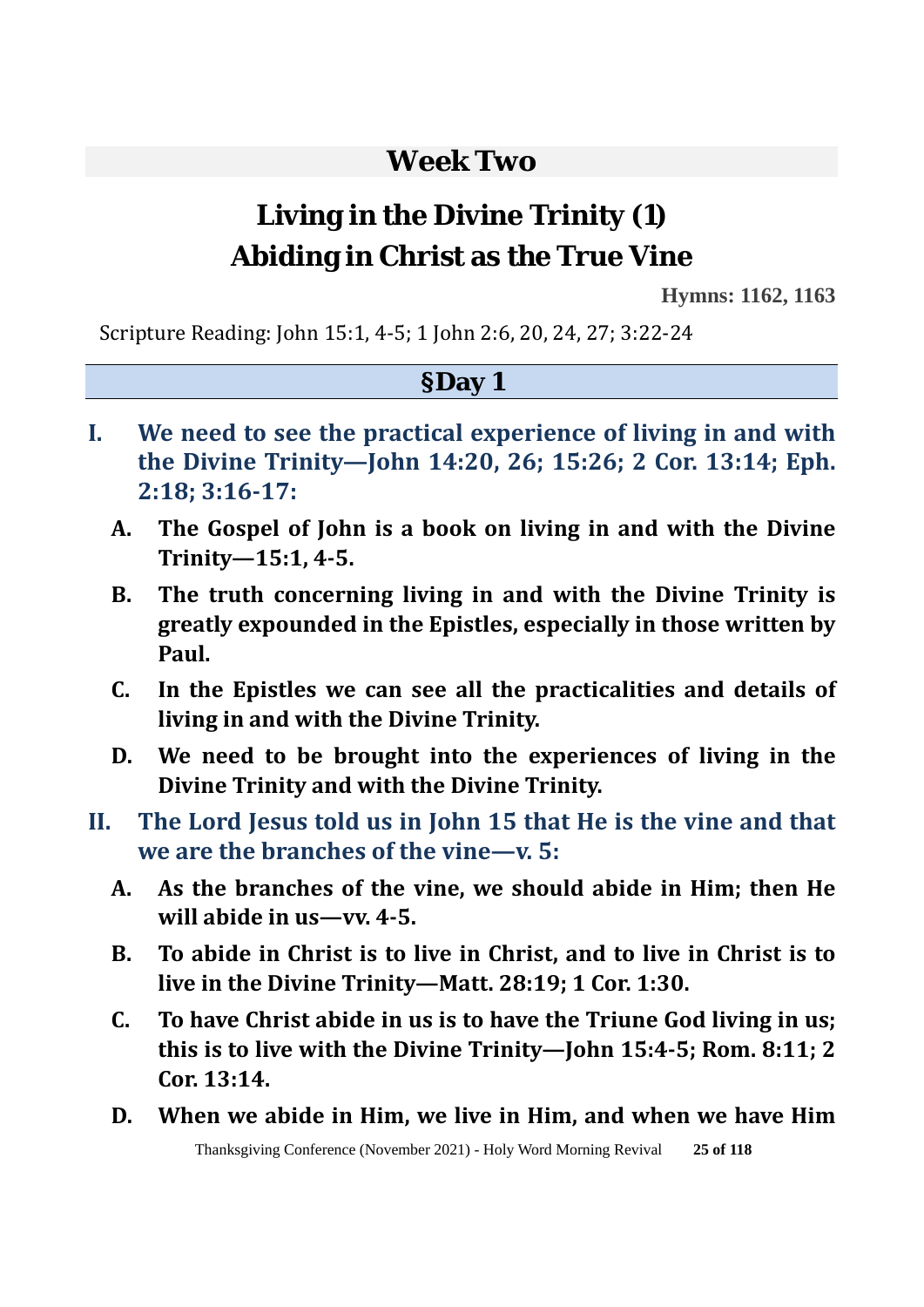#### **§Day 2 & Day 3**

- **III. We live in the Divine Trinity by abiding in Christ as the true vine—vv. 1, 5:**
	- **A. The true vine with its branches—Christ the Son with the believers in the Son—is the organism of the Triune God in the divine economy to grow with His riches and express His life—1 Tim. 1:4; Eph. 3:9; John 15:1, 5:** 
		- 1. The function of the true vine as a sign of the Son is for the Triune God to have an organism in the Son for His multiplication, spreading, and glorification in His divine life—vv. 8, 16.
		- 2. The Father as the husbandman is the source and the founder; God the Son is the center, the embodiment, and the manifestation; God the Spirit is the reality and realization; and the branches are the Body, the corporate expression—vv. 1, 4-5, 26:
			- a. All that the Father is and has is embodied in Christ the Son and then realized in the Spirit as the reality—16:13-15.
			- b. All that the Spirit has is wrought into us, the branches, to be expressed and testified through us; in this way the processed Triune God is expressed, manifested, and glorified in the church—Eph. 3:16-21.

#### **B. As branches of the vine, we need to abide in the vine—John 15:4-5:**

- 1. When we believed in the Lord Jesus, He branched into us, and we became branches in Him—3:15.
- 2. To be in the Lord is a matter of union; to abide in the Lord is a matter of fellowship—1 Cor. 1:9, 30.

#### **§Day 4**

- 3. Our abiding in Christ as the vine depends on seeing a clear vision that we are branches in the vine; once we see that we are branches in the vine, we need to maintain the fellowship between us and the Lord—John 15:2.
- 4. The Christian life is a life of abiding in the Lord—1 John 2:24, 27-28; 4:13:

Thanksgiving Conference (November 2021) - Holy Word Morning Revival **26 of 118**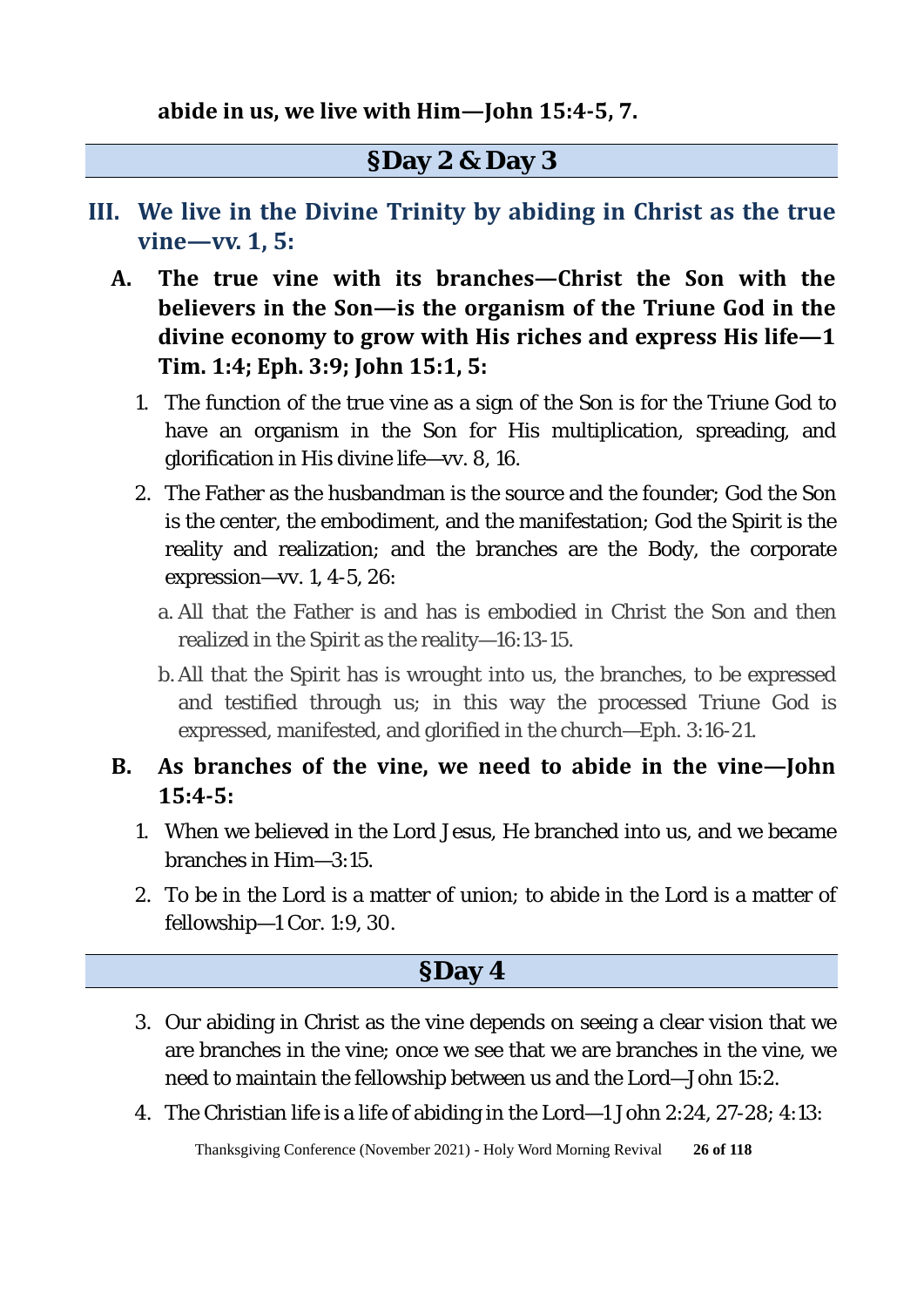- a. To abide in the Lord is to be one spirit with Him—1 Cor. 6:17.
- b. Our abiding in Christ is the condition of His abiding in us—John 15:4a, 5a.

#### **C. We need to abide in the Lord, in the Son, in the Father, and in God—1 John 2:6, 24; 3:22-24:**

- 1. To abide in Christ is to abide in the Lord—2:6:
	- a. The Lord is the One who possesses all things, rules over all things, and exercises His sovereignty over all things and all people—Rev. 1:5.
	- b. We are living in the One who is the Lord of the universe—Eph. 1:20-23.
- 2. To abide in the Son concerns the sonship of Christ—Matt. 3:17; 17:5:
	- a. The Son is the One who possesses the Father's life with the Father's nature to express the Father—John 5:26.
	- b. When we are abiding in the Son, we enjoy our Father's life and nature and the right to express Him and enjoy all His possessions—Eph. 1:14.

#### **§Day 5**

- 3. We are also abiding in the Father, who takes care of us in every way and in everything—1 John 2:24:
	- a. When we abide in the Son, we abide in the Father because the Son and the Father are one—vv. 23-24.
	- b. When we are living in the Triune God, we are living as sons—Heb. 2:10.
- 4. We need to be those who are abiding in God—1 John 3:24:
	- a. To abide in God is to have the faith in the Son of God and to have the love of God to love all the brothers—v. 23.
	- b. We abide in God by the Spirit of God; the link between us and God, the Father, the Son, the Lord, and Christ is the Spirit—vv. 22-24.

### **§Day 6**

- **D. We abide in the Triune God by the teaching of the anointing—2:27:** 
	- 1. The anointing is the moving and the working of the indwelling compound Spirit, the all-inclusive life-giving Spirit—v. 20; 1 Cor. 15:45; 2 Cor. 3:6.

Thanksgiving Conference (November 2021) - Holy Word Morning Revival **27 of 118**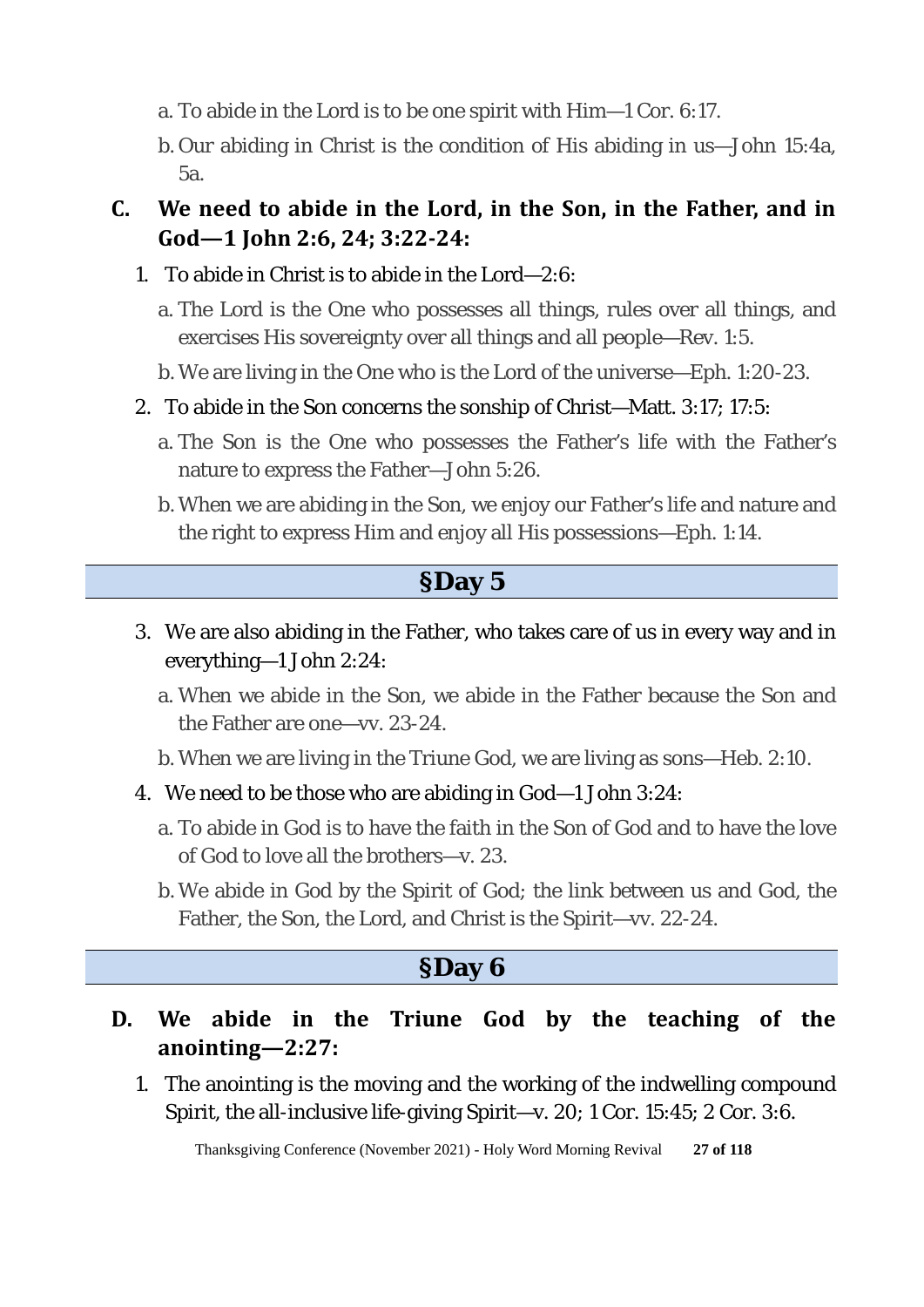- 2. We abide in the divine fellowship with Christ by experiencing the cleansing of the Lord's blood and the application of the anointing Spirit to our inner being—John 15:4-5; 1 John 1:5, 7; 2:20, 27.
- 3. Christ as the Head is the anointed One and the anointing One, and we are His members enjoying Him as the inner anointing—2 Cor. 1:21-22.
- 4. The anointing, as the moving and working of the compound Spirit within us, anoints God into us so that we may be saturated with God, possess God, and understand the mind of God; the anointing communicates the mind of Christ as the Head of the Body to His members by the inner sense, the inner consciousness, of life—Psa. 133; 1 Cor. 2:16; Rom. 8:6, 27.
- 5. The teaching of the anointing of the Spirit is an inner sense of life—Acts 16:6-7; 2 Cor. 2:13.
- 6. If our natural life is dealt with by the cross and if we submit to the headship of Christ and live the Body life, we will have the Spirit's anointing and enjoy the fellowship of the Body—Eph. 4:3-6, 15-16.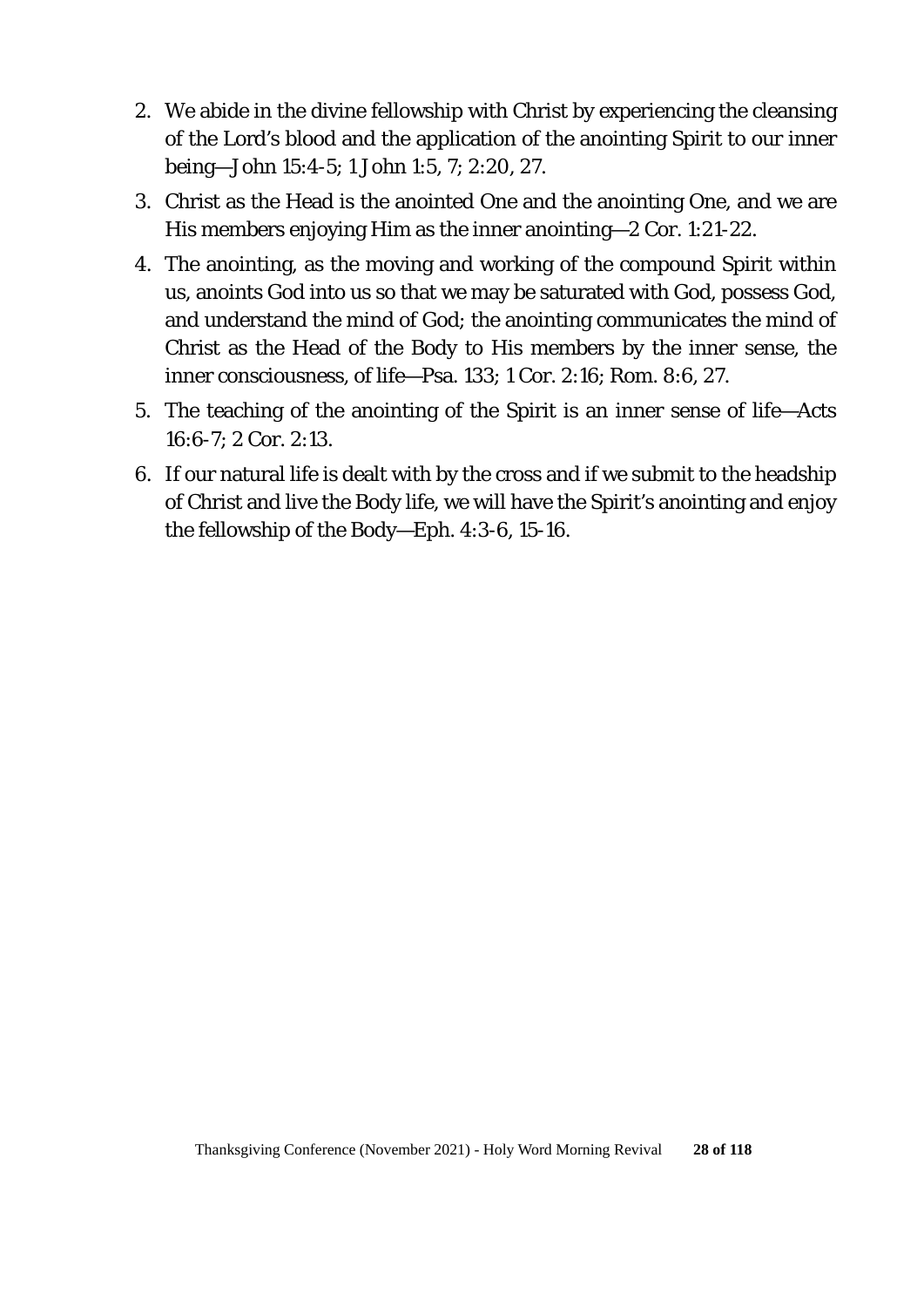### **Morning Nourishment**

- John 15:4-5 Abide in Me and I in you….I am the vine; you are the branches. He who abides in Me and I in him, he bears much fruit; for apart from Me you can do nothing.
- 7 If you abide in Me and My words abide in you, ask whatever you will, and it shall be done for you.
- 14:20 In that day you will know that I am in My Father, and you in Me, and I in you.

The Lord Jesus told us in John 15 that He is the vine and that we are the branches of the vine. As the branches of the vine, we should abide in Him. Then He will abide in us. To abide in Christ is to live in Christ, and to live in Christ is to live in the Divine Trinity. To have Christ abide in us is to have the Triune God living in us. This is to live with the Divine Trinity. Therefore, to abide in Christ is to live in the Divine Trinity, and to have Christ abiding in us is to live with the Divine Trinity. The book of John is a book on living in and with the Divine Trinity. The truth concerning living in and with the Divine Trinity is greatly expounded in the Epistles, especially in those written by Paul. In the Epistles we can see all the practicalities and details of living in and with the Divine Trinity. We need to be brought into the experiences of living in the Divine Trinity and with the Divine Trinity. When we abide in Him, we live in Him. When we have Him abide in us, we live with Him. (CWWL, 1988, vol. 1, "Living in and with the Divine Trinity," p. 337)

### **Today's Reading**

Outside of the divine revelation of the Bible, there is no religion or philosophy that says that we can live in another person. But the Bible reveals that we can live in the Triune God. What a wonder and an honor it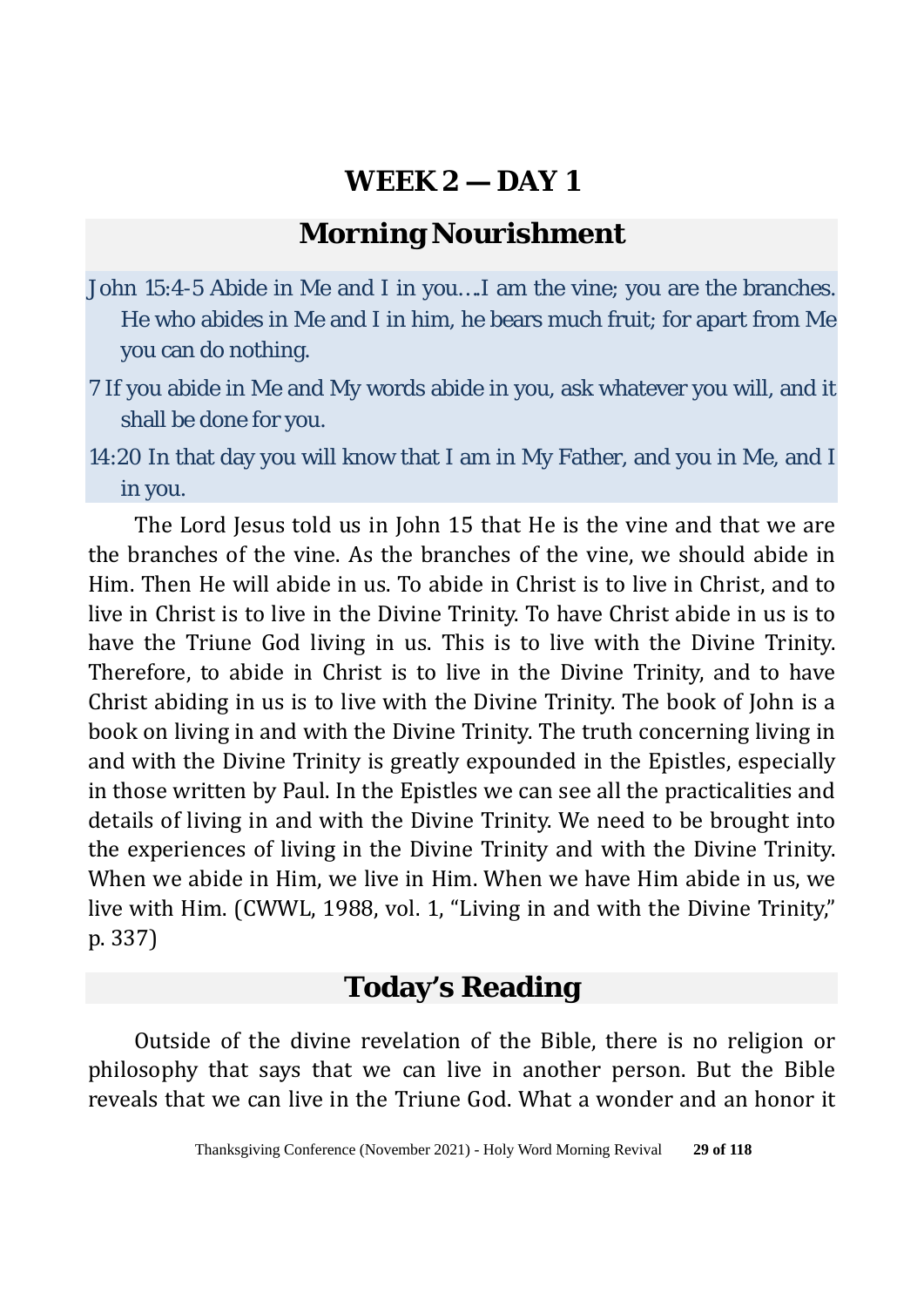is to be those who can live in the Triune God! To live in the Triune God is miraculous. In the entire universe there is such a miracle that we can live in the Triune God.

To live in the Divine Trinity is to abide in Christ as the true vine (John 15:5). Christ likened Himself to a vine tree. The illustration of a vine tree gives us the proper understanding of what it means to be in Him. The branches are abiding in the vine tree. This means that the branches are living in the tree. To live in the Triune God is just like the branches abiding in a vine tree. It is wonderful that Christ as the embodiment of the Triune God is a vine tree. Jesus is not a pine tree but a vine tree spreading and growing over the entire earth. His fruit is so available to us because He is the vine tree. This vine tree has many branches. All the branches are the completion of the tree. Without its branches a vine tree would not be a complete tree. This tree with all its branches is an organism to express its inner life and to fulfill its purpose. God with His divine life needs some expression, and He has a purpose. Because of this He needs an organism to express His life and to fulfill His purpose. Christ is this organism, the vine tree, and now we are abiding in Him.

The Greek word for abide means not only to remain or to stay but also to have our home, or to make our home. In John 14 the same word is used as a noun. The Lord told us that in His Father's house there are many abodes (v. 2) and that He would come to make an abode with His lovers (v. 23). An abode is a dwelling place. Therefore, to abide is to dwell in a home. To live in Christ as the embodiment of the Triune God means that we take Christ as our dwelling place for our daily life. As long as the branches abide in the tree, they have their daily life in the tree because they are living there. Now we should understand the real denotation of living in the Triune God. To live in the Triune God is to have Him as our dwelling place, as our home, for our daily life. The vine tree with its branches is the very organism of the Triune God. Thus, to live in the Triune God is to abide in Christ as God's organism. (CWWL, 1988, vol. 1, "Living in and with the Divine Trinity," pp. 340-341)

Further Reading: CWWL, 1988, vol. 1, "Living in and with the Divine Trinity," ch. 8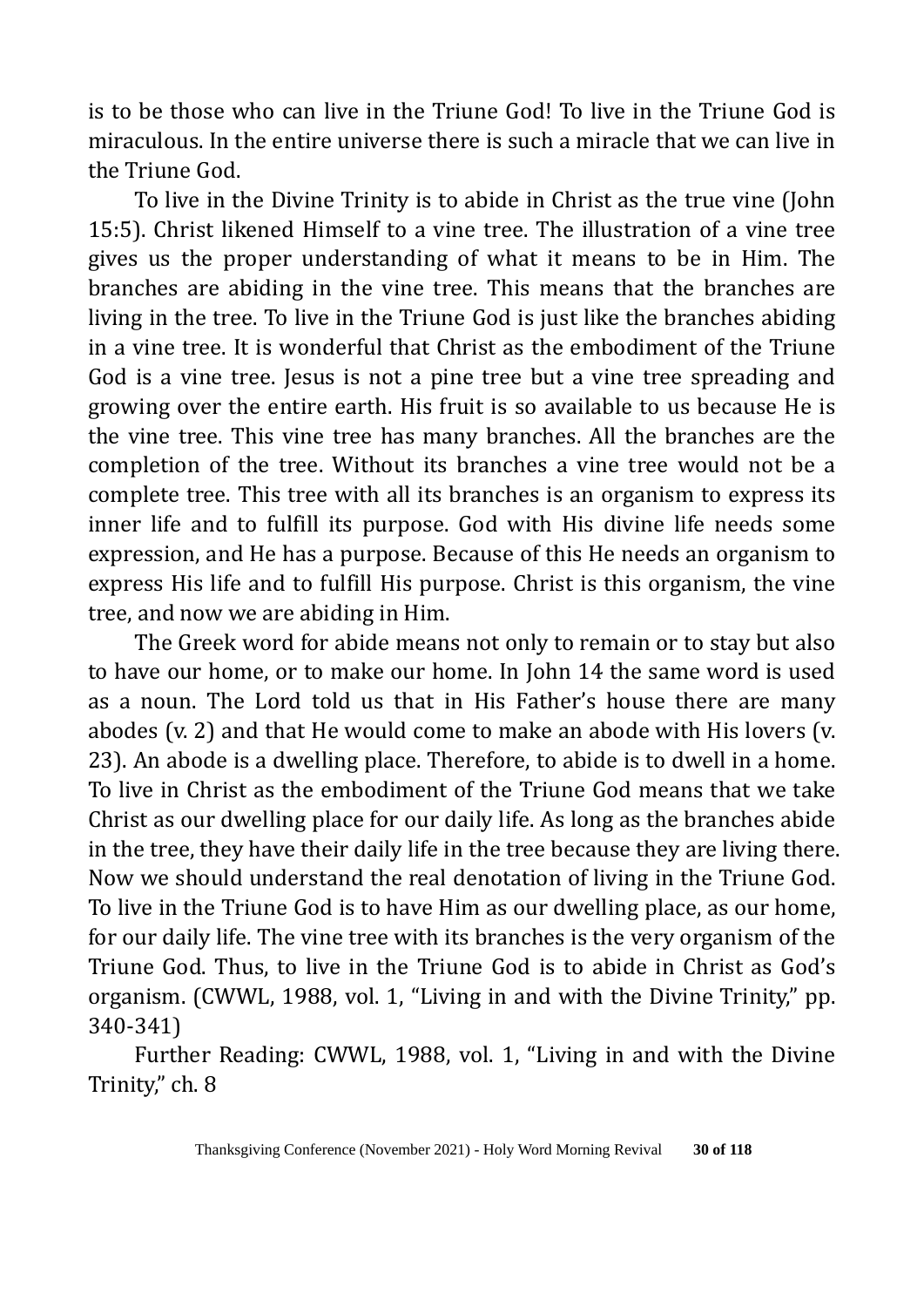# **Morning Nourishment**

John 15:1 I am the true vine, and My Father is the husbandman.

- 8 In this is My Father glorified, that you bear much fruit and so you will become My disciples.
- 26 But when the Comforter comes, whom I will send to you from the Father, the Spirit of reality, who proceeds from the Father, He will testify concerning Me.

In John 15 we see that Christ as the embodiment of the Triune God is the true vine….Christ the Son as the true vine with the believers as its branches is the organism of the Triune God in God's economy, the divine dispensing, to grow with His riches and express the divine life. As the organism of the Triune God, this vine is corporate and universal.

John 15 reveals not only Christ the Son as the vine but also the Father as the husbandman, the Body of Christ as the branches of the vine, and God the Spirit as the Spirit of reality. As the vine, Christ the Son is the center…. Everything that God the Father is and has is for the center, is embodied in the center, and is expressed through the center. God the Father is expressed, manifested, and glorified through the vine. Therefore, God the Father is the source and God the Son is the center. (The Conclusion of the New Testament, p. 2929)

### **Today's Reading**

[In John 15:26] God the Spirit is called the Spirit of reality. This means that the Spirit is the reality. Whatever God the Father is in the Son and whatever He has centralized in Christ the Son will be realized by the Spirit. All that God the Father is in the Son is a reality in God the Spirit. Everything centralized in the Son is revealed, testified, witnessed, and realized by the Spirit of reality. Therefore, God the Father is the source, the founder; Christ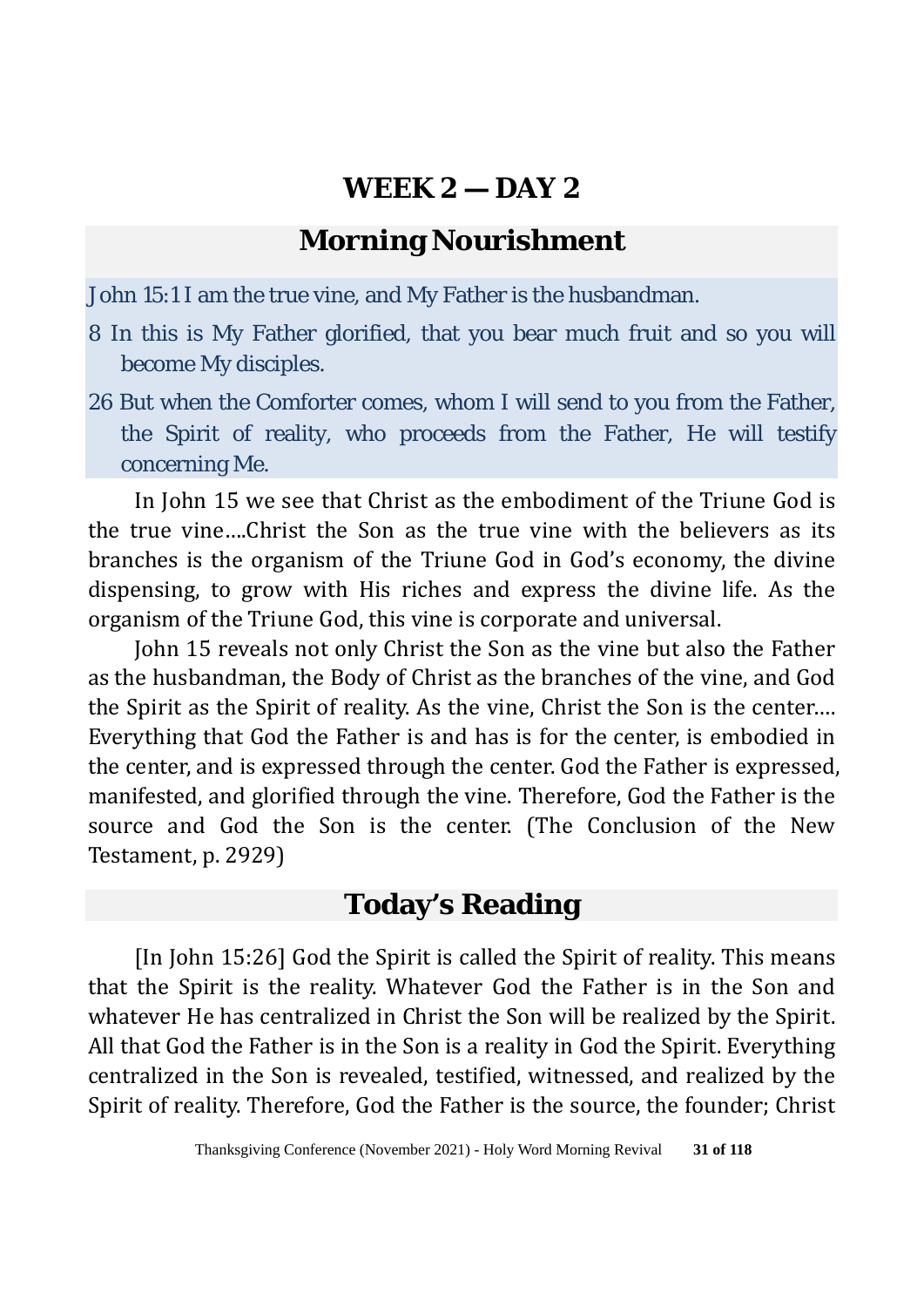the Son is the center, the embodiment, and the manifestation; and God the Spirit is the realization, the reality. This is exceedingly profound and deep.

Moreover, in this revelation there is not only the Triune God but also the Body of Christ. The Body of Christ is the church. In this revelation the church is likened to the branches of a vine…. If the branches are taken away from the vine, the vine will have no body. Without the branches, the vine has nothing remaining except the root and the stem. Hence, the branches are the body of the vine.

The Father is the source of the vine, the Son is the vine, and the Spirit is the life-juice of the vine. This great vine is the organism of the Triune God. All that the Father is, is in this organism, embodied in the vine, which is the second of the Trinity. Within the vine is the circulating life flow of the Spirit. It is the Spirit who carries the riches of the Father to sustain the vine and its branches. This vine into which we have been grafted is the organism of the Triune God.

All that God the Father is and has is centralized and embodied in Christ the Son, and all of this is realized in the Spirit of reality. Now all of this has been wrought into us and will be expressed and testified through us. John 15 has four very important items: God the Father as the source and founder, God the Son as the center and manifestation, God the Spirit as the reality and realization, and the branches as the Body, the corporate expression. The branches are vital, for they express what God is in Christ as the Spirit….The full expression depends upon the branches, the Body, for what God is in Christ the Son and as the Spirit will be expressed by the branches, the Body. All that God the Father is and has is in Christ the Son, all that the Son is and has is realized as the Spirit, and all that the Spirit has is in the Body, in the church, in us…. All that the Spirit has is expressed in us, that is, in the branches, the church. The Triune God in Christ is expressed, manifested, and glorified in the church. (The Conclusion of the New Testament, pp. 2929-2930, 2938-2939)

Further Reading: The Conclusion of the New Testament, msgs. 285-286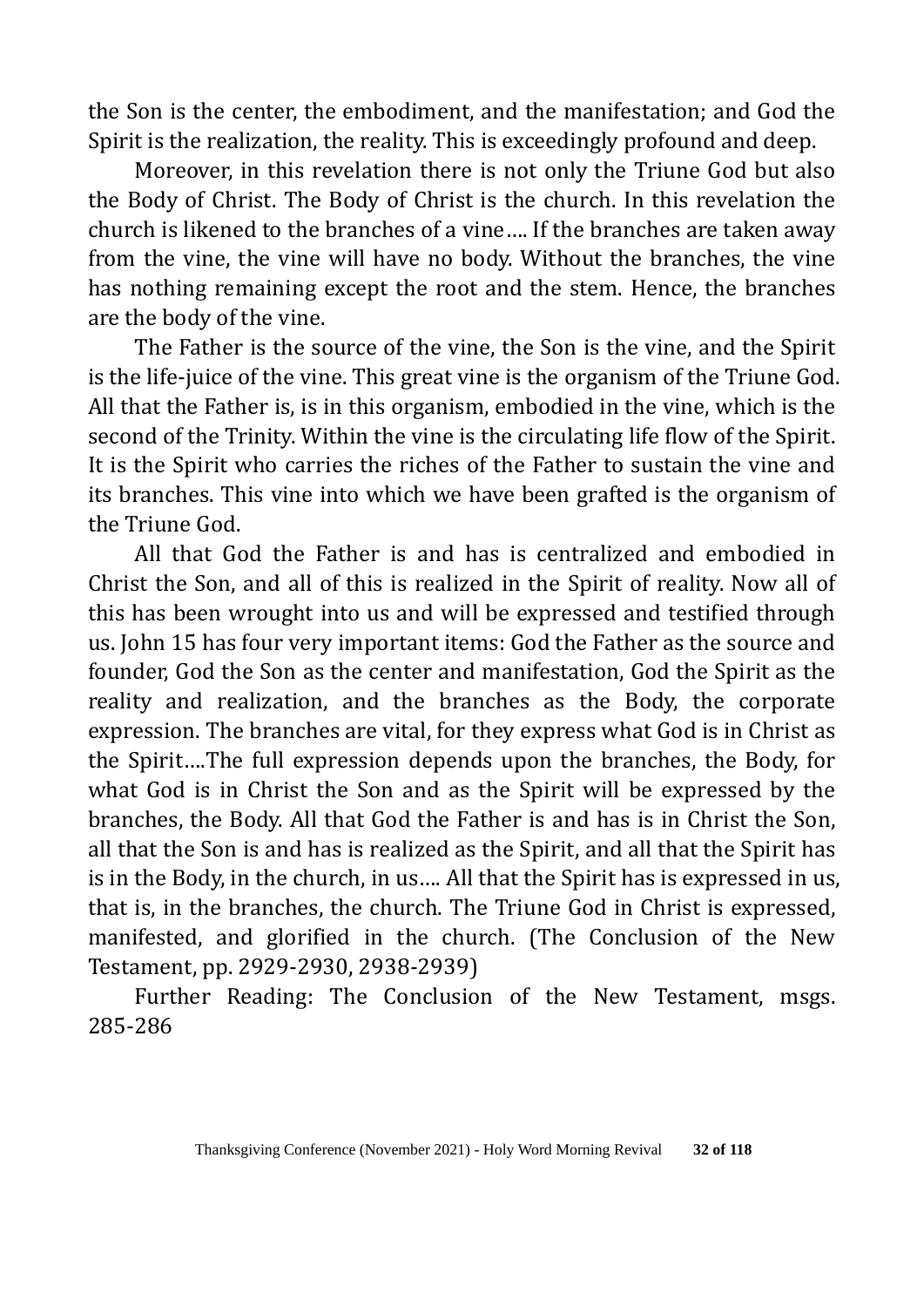# **Morning Nourishment**

John 3:15 That everyone who believes into Him may have eternal life.

1 Cor. 1:30 But of Him you are in Christ Jesus, who became wisdom to us from God: both righteousness and sanctification and redemption.

As the many branches of the vine, the believers of Christ are members of the Christ of God to form the organism of the Triune God in the divine dispensing. In John 15:5 the Lord Jesus declared, "I am the vine; you are the branches." Such a statement implies that Christ and His believers are one tree. Christ and the believers, the vine with the branches, form the organism of the Triune God in the divine dispensing. The vine in John 15, therefore, is a universal vine comprising Christ and His believers as the branches. In this vine, this organism, the Triune God lives, expresses Himself, and dispenses Himself to the uttermost. We are actually branches of the infinite God, organically one with Him. This means that we have been organically joined to the Triune God. Now we are part of God, even as the members of our bodies are parts of us. If we are in the light, we shall see that we are members of Christ, that we are part of Him. (The Conclusion of the New Testament, p. 2930)

# **Today's Reading**

By our natural life we are not branches of the vine. On the contrary, by our fallen nature we are branches of Adam and even branches of the devil. Just as a branch is the branching out of a tree, so when we were born, we were just the branching out of Adam. As branches of Adam, we were also branches of Satan. The wonderful thing is that when we believed in the Lord Jesus, He branched out into us. This branching out has made us branches of this wonderful Christ. Therefore, Christ's branching out has made us branches of Christ as the vine. Now as branches we are filled with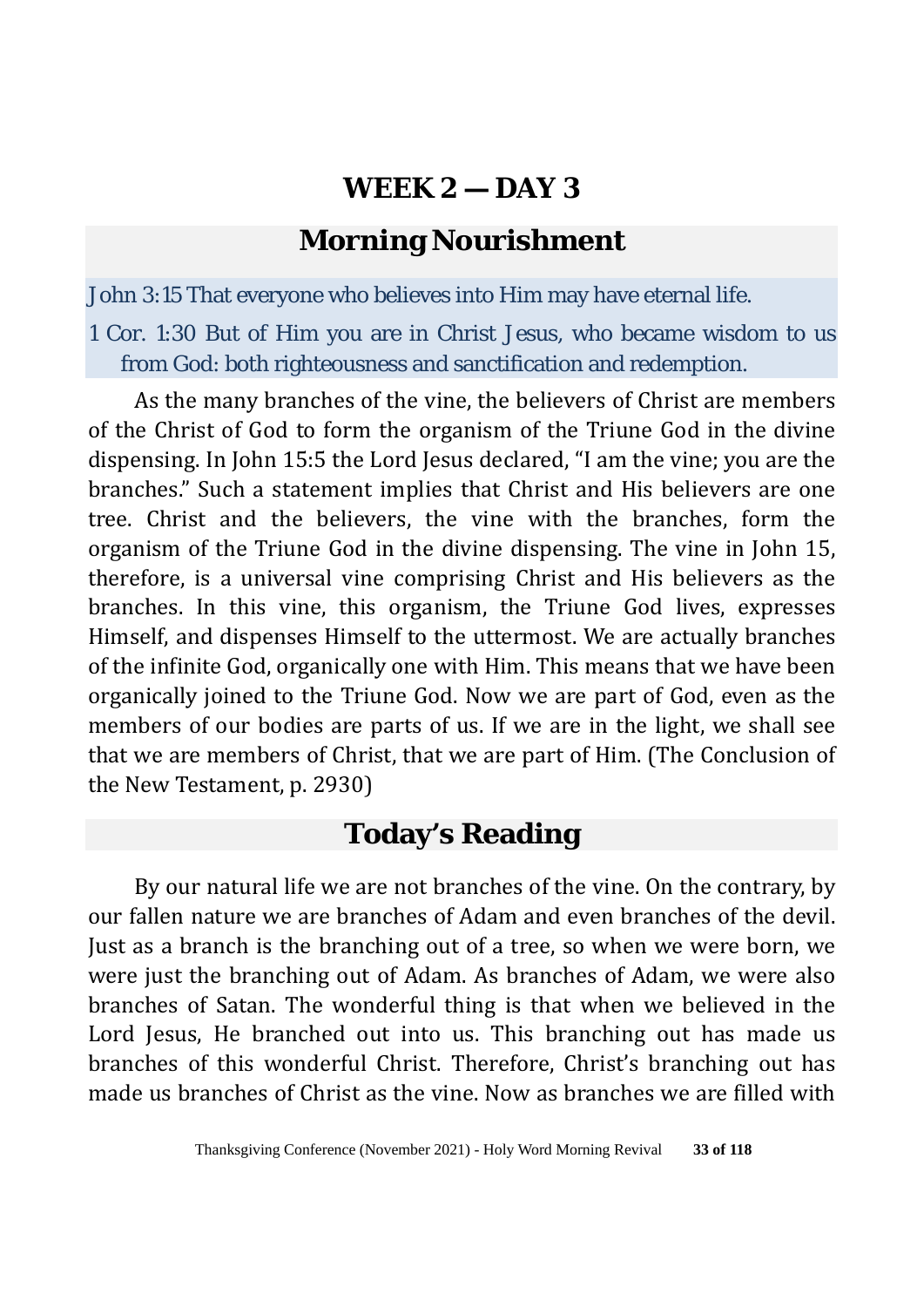Christ as life, for to be a branch in the vine means that Christ has become our life. We should not say that we do not feel that we are filled with Christ. When the Lord says, "I am the vine; you are the branches" [John 15:5], we have to say a strong amen. Just keep saying, "Hallelujah, I am a branch!" We as branches of the vine will be filled with Christ.

No plant other than the vine can illustrate adequately the living relationship between the believers and Christ. A vine differs from a tree in that it has virtually no trunk. If you cut off the branches of a vine, there is practically nothing left, only the root….The vine is everything to the branches. Whatever is in the vine is also in the branches. This indicates that as the vine Christ is a great enjoyment for us, the branches. From the vine and through the vine, we receive everything we need to live as branches.

As branches of the vine, we need to abide in the vine, the Christ of God….Only when the branches abide in the vine can the vine be everything to them. This is the reason the Lord said concerning Himself as the vine and us as the branches, "Abide in Me and I in you" [v. 4]. Our life and enjoyment are to abide in the vine. Our destiny as branches is to remain in the vine.

Apart from the vine, we, the branches, can do nothing. A branch of a vine cannot live by itself, for it will wither and die apart from the vine. The relationship between the branches and the vine portrays the relationship between us and the Lord Jesus. We are nothing, we have nothing, and we can do nothing apart from Him. What we are, what we have, and what we do must be in the Lord and by the Lord in us. Therefore, it is crucial for us to abide in the Lord and for the Lord to abide in us. We should not do anything in ourselves; we should do everything by abiding in the vine. Christ as the vine is an all-inclusive portion for our daily enjoyment. Because we are branches to the Lord and the Lord is the vine to us, we must abide in Him and let Him abide in us. Then in our experience Christ will be everything to us for our enjoyment. (The Conclusion of the New Testament, pp. 2930-2932)

Further Reading: Life-study of John, msgs. 32-34.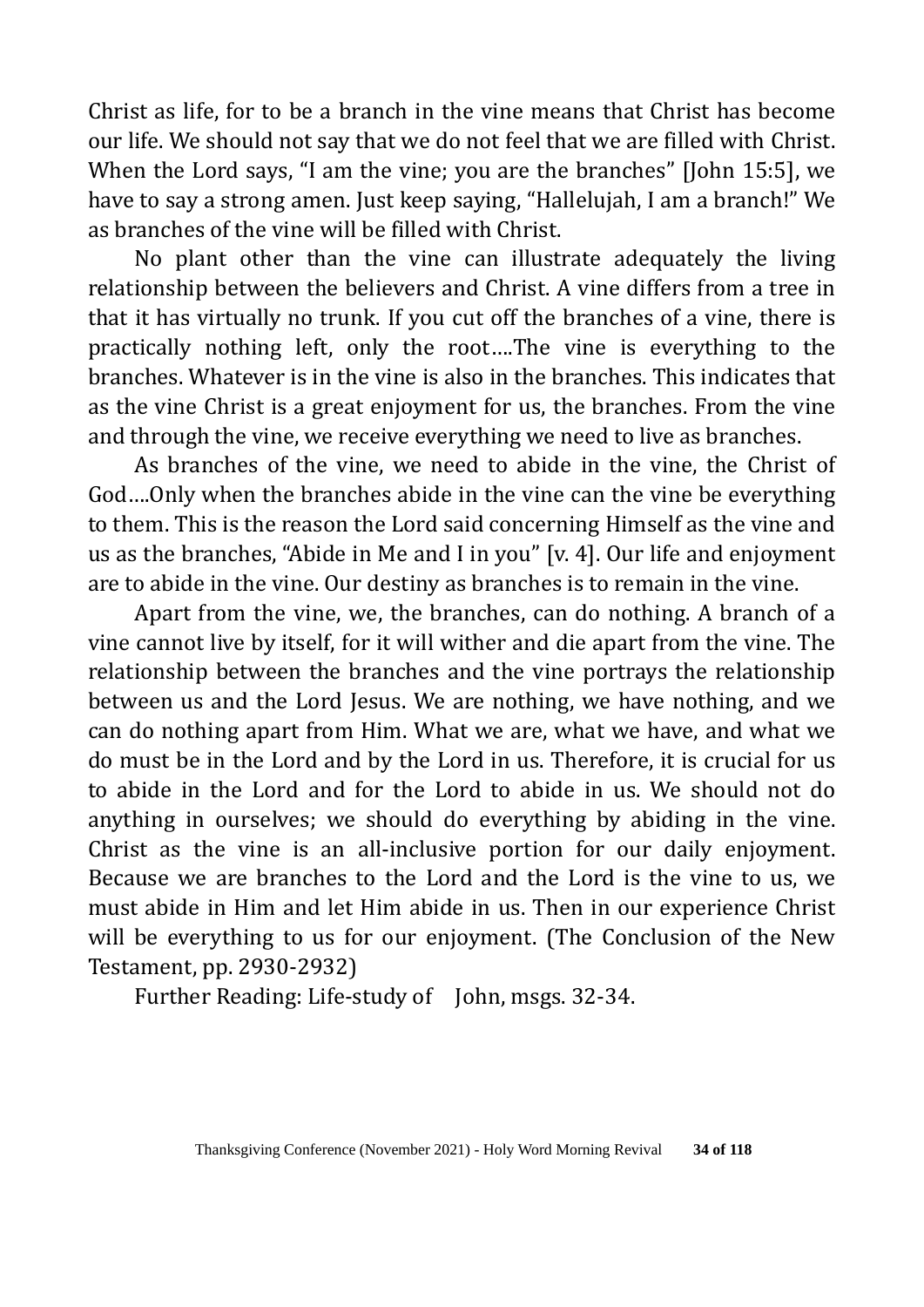# **Morning Nourishment**

1 John 4:13 In this we know that we abide in Him and He in us, that He has given to us of His Spirit.

2:6 He who says he abides in Him ought himself also to walk even as He walked.

Fruit-bearing depends on abiding. Our abiding depends on a clear vision that we are branches in the vine. If we are to abide in the vine, we must see the fact that we are branches in the vine. If we see that we are already in Christ, we shall be able to abide in Him. Therefore, we need to pray, "Lord Jesus, show me clearly that I am a branch in the vine."

Once we see the fact that we are branches in the vine, we need to maintain the fellowship between us and Christ as the vine. Any insulation will separate us from the rich supply of the vine. A little disobedience, a sin, or even a sinful thought can be the insulation that separates us from the riches of the vine. First, we must see that we are branches. Then we need to maintain the fellowship between us and the Lord. Nothing should be between Him and us. From experience we know that even a small thing can separate us from the rich supply of the vine. Hence, we need to pray, "Lord Jesus, let there be nothing between You and me separating me from Your rich supply." (The Conclusion of the New Testament, p. 2932)

### **Today's Reading**

As long as we abide in Christ, He will abide in us. His abiding in us depends on our abiding in Him. Our abiding is the condition of His abiding, but His abiding in us is not a condition of our abiding in Him. With us, however, because we are so fluctuating, there is the need of a condition. If we do not abide in Christ, there is no way for Him to abide in us. Although He does not change, we have many changes. We may abide in Him today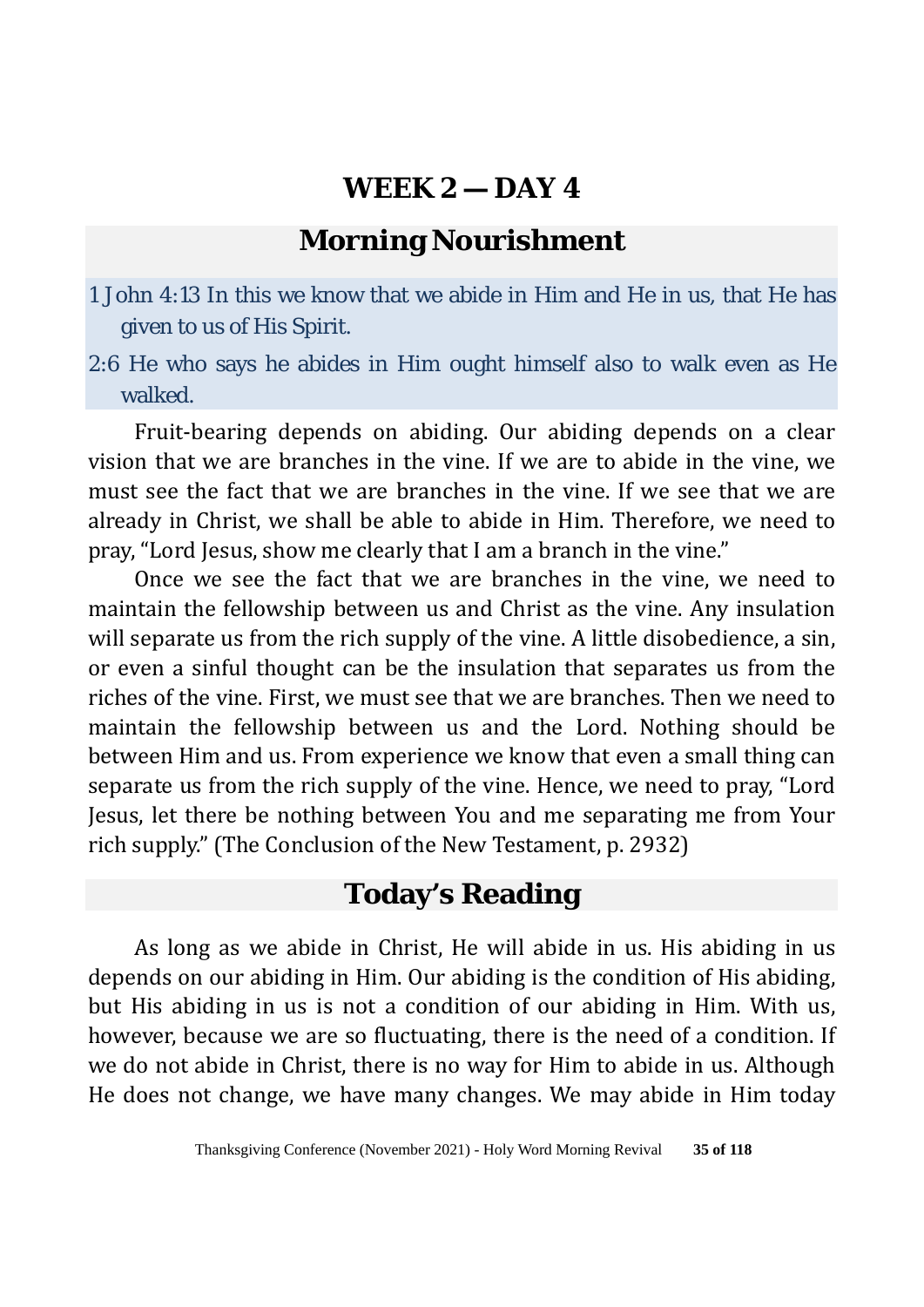and stay away from Him tomorrow. Therefore, His abiding in us depends on our abiding in Him. Our abiding in Him is the condition of His abiding in us. Thus, the Lord said, "Abide in Me and I in you" [John 15:4]. If we do not abide in Him, we fail to meet the condition of His abiding in us. His abiding depends on our abiding. This mutual abiding will bring forth fruit. As far as we, the branches, are concerned, Christ, the tree, lives to be our support, our supply, and our everything…. Just as the tree needs the branches and cannot do anything apart from the branches, so today Christ as the very embodiment of the Triune God can do nothing without us. In the carrying out of God's economy—that is, growing a vine tree—without us Christ is unable to act, work, or to have any kind of activity. (The Conclusion of the New Testament, pp. 2932-2933)

We need to be those abiding in the Lord (1 John 2:6). To abide in the Triune God is to abide in the Lord. The Lord is the One who possesses all things, who rules over all things, who exercises His sovereignty over all things and over all people. We are living in the One who is the Lord of this universe. If we are not obedient to Him or do not subject ourselves to Him, that will annul our abiding in Him. To abide in the vine tree implies a daily life….The branches of the vine tree… are having their "daily life" in the vine tree. We need to have our daily life in the Lord. This means that we have to obey Him and that we have to walk in the same way that He walked. As a man, He walked under God's authority. We also need to walk under His authority, submitting ourselves to Him.

We also need to be those abiding in the Son (v. 24b). In the New Testament the Son is the One who possesses the Father's life with the Father's nature to express the Father. The sons have the full right to enjoy all the privileges and rights ascribed to the sonship. When we are abiding in the Son, we enjoy our Father's life, our Father's nature, and the privilege, the right, to express Him and to enjoy all His possessions. To abide in the Lord concerns the lordship of Christ. To abide in the Son concerns the sonship of Christ. (CWWL, 1988, vol. 1, "Living in and with the Divine Trinity," p. 341)

Further Reading: CWWL, 1983, vol. 3, "A Living of Mutual Abiding with the Lord in Spirit," ch. 3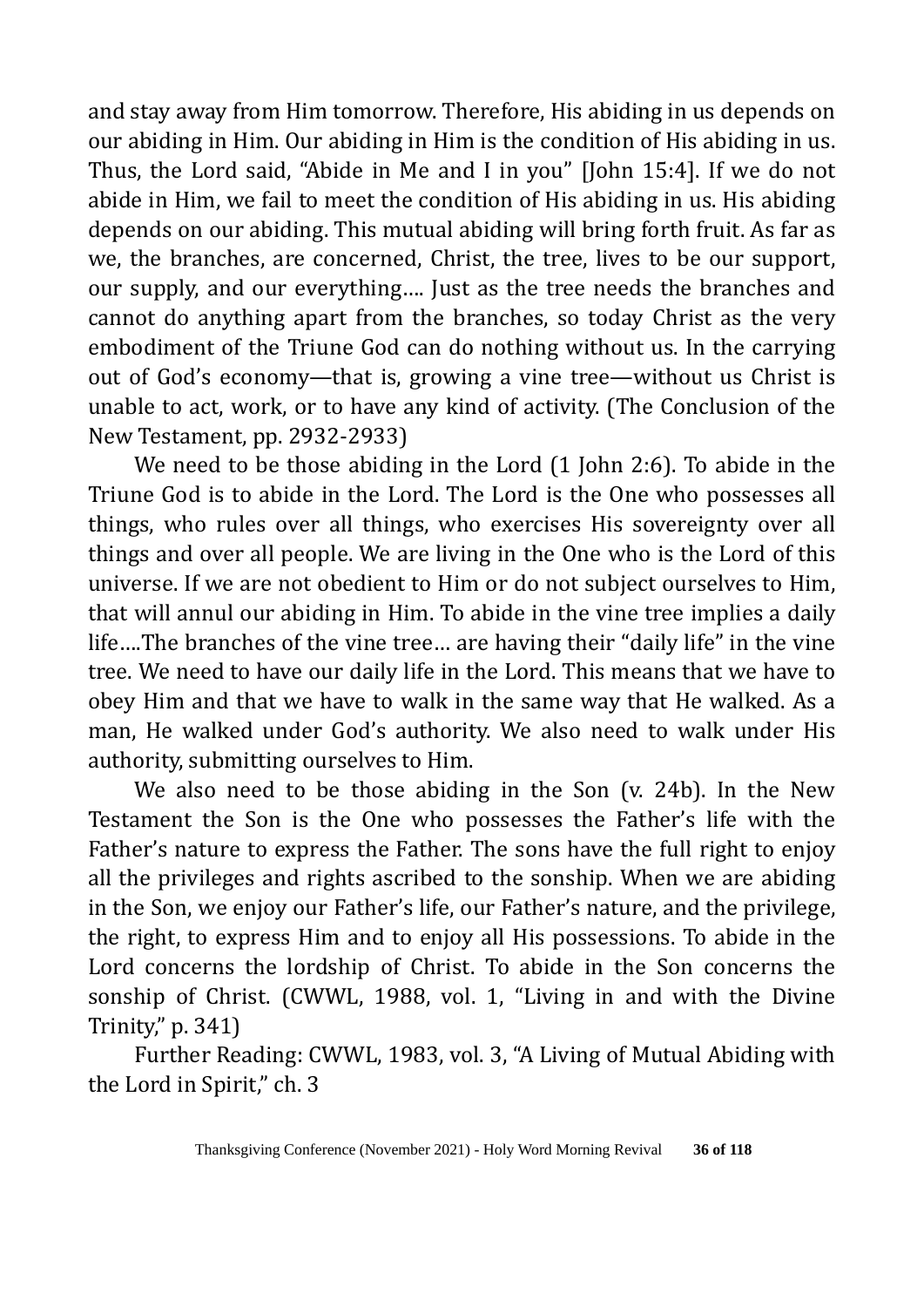### **Morning Nourishment**

- 1 John 2:24 As for you, that which you heard from the beginning, let it abide in you. If that which you heard from the beginning abides in you, you also will abide in the Son and in the Father.
- 3:24 And he who keeps His commandments abides in Him, and He in him. And in this we know that He abides in us, by the Spirit whom He gave to us.

[We also need to abide in the Father (v. 24c).] How good it is to have a Father! Our Father is all capable. Our Father is always living [and] never gets old. He takes care of us in every way and in everything….Thank the Lord that God is our Father and that we are not orphans but sons. We are not only abiding in Christ as the organism of the Triune God, in the Lord with His lordship, and in the Son with His sonship, but we are also abiding in the Father with all His care. When we are living in the Triune God, we are living as sons, not orphans. We have a Father. We live in the One who takes care of us. (CWWL, 1988, vol. 1, "Living in and with the Divine Trinity," pp. 341-342)

# **Today's Reading**

Our abiding in the Son and in the Father are both mentioned in 1 John 2:24. When we have the Son, we have the Father, because the Son and the Father are one. The Father is in the Son, and the Son is in the Father (John 14:10). When we abide in the Son, we abide in the Father. Our experiences confirm this fact. While we are abiding in the Son, we have the sensation that the Father is with us. We have the Lord, and we have the Father. We have the Son with the Father. When we abide in the Son, we enjoy the fatherhood because the Father is there.

We also need to be those who are abiding in God (1 John 3:24a). All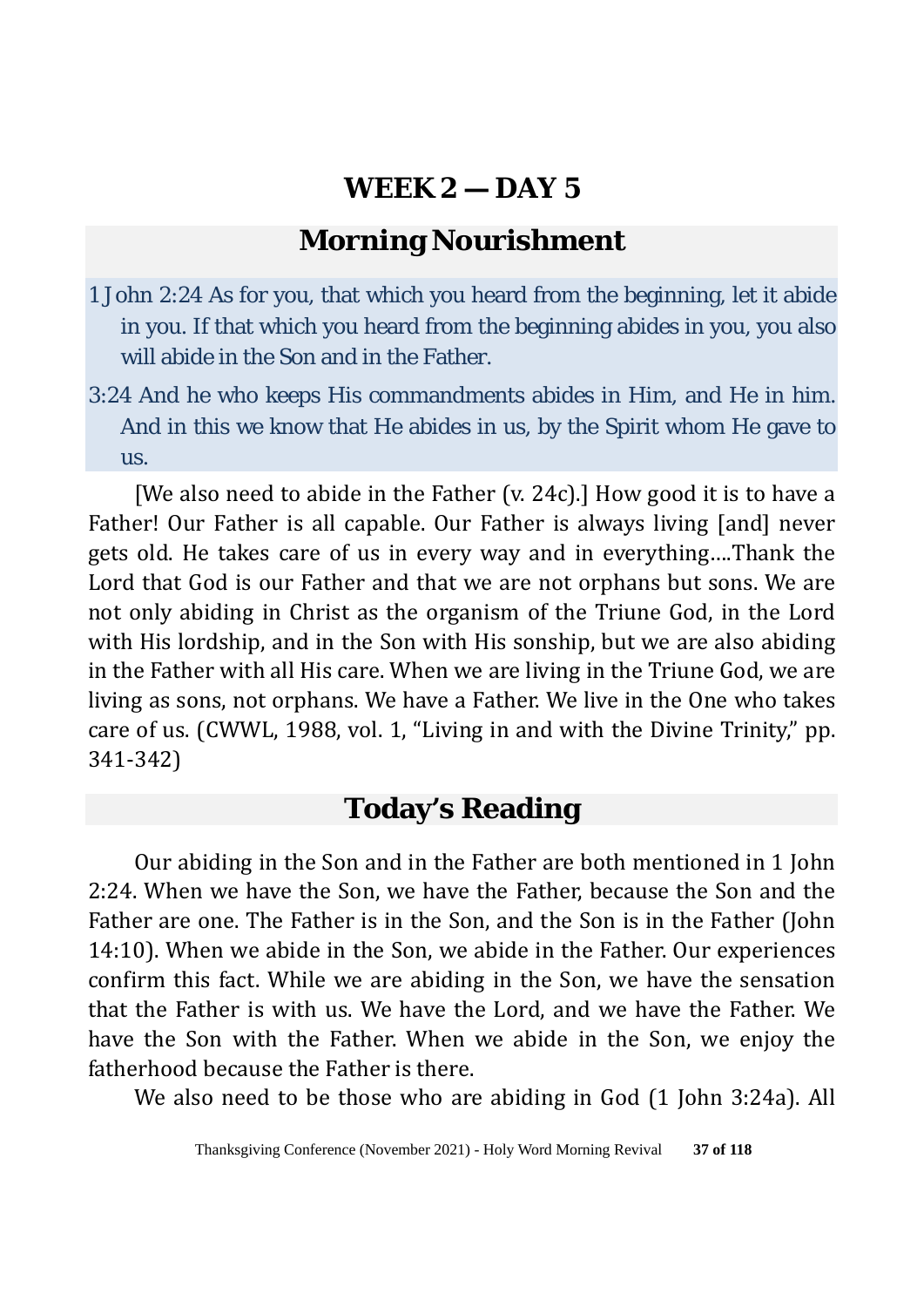these different titles—the Lord, the Son, the Father, and God—bear some significance. In order to understand what it means to abide in God, we need to read 1 John 3:22-24: "Whatever we ask we receive from Him because we keep His commandments and do the things that are pleasing in His sight. And this is His commandment, that we believe in the name of His Son Jesus Christ and love one another, even as He gave a commandment to us. And he who keeps His commandments abides in Him, and He in him. And in this we know that He abides in us, by the Spirit whom He gave to us." God is the One who gave the commandments. These commandments are that we have to believe in His Son and that we have to love one another. We need to have the faith in Jesus Christ, the Son of God, and we need to have the love to love all the brothers. This is what it means to abide in God. This is a living that includes the main things of our Christian life. Our Christian life is a life that believes in Christ and loves the brothers. As long as we believe in Christ and love all other Christians as our brothers, we are complete….We abide in God because we are keeping His commandments, which charge us to believe in His Son and to love all the brothers of His Son. This is to have faith and love.

In 1 John we see that we need to abide in the Lord, in the Son, in the Father, and in God. This presents a full portrait of living in the Triune God. To live in the Triune God is to have a daily life in Christ as the organism of the Triune God, in the Lord with His headship, with His lordship, in the Son with His sonship, in the Father with His fatherhood, and in God with His commandments of believing in His Son and of loving all His other sons. This is what it means to experience the Divine Trinity in our daily life. We abide in God by the Spirit of God (3:24b). Without the Spirit of God there is nothing between us and God. The linking, the connection, between us and God, the Father, the Son, the Lord, and Christ is the Spirit. This "linking Spirit" is in our spirit. If we are going to enjoy a life of abiding in God, we must exercise our spirit, turn to our spirit, touch our spirit, and use our spirit. Then we will touch the linking Spirit. (CWWL, 1988, vol. 1, "Living in and with the Divine Trinity," pp. 342-343)

Further Reading: CWWL, 1983, vol. 3, "Abiding in the Lord to Enjoy His Life," chs. 1-3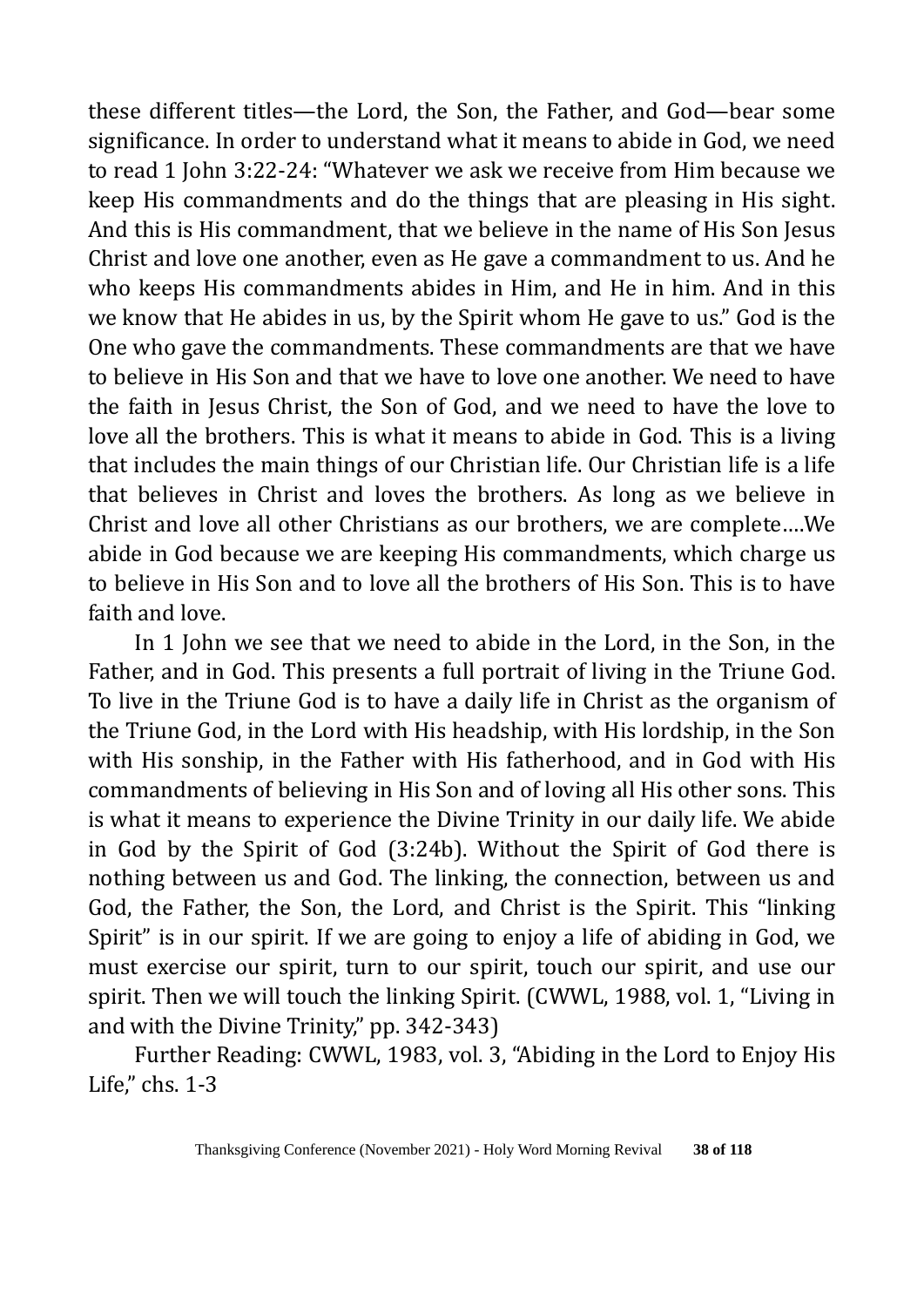# **Morning Nourishment**

- 1 John 2:20 And you have an anointing from the Holy One, and all of you know.
- 27 And as for you, the anointing which you have received from Him abides in you, and you have no need that anyone teach you; but as His anointing teaches you concerning all things and is true and is not a lie, and even as it has taught you, abide in Him.

We abide in the Triune God by the person of the linking Spirit and according to the teaching of the anointing of the Triune God (1 John 2:27). By studying the context of 1 John 2:27, we can see that the anointing is of the Triune God. The pronouns Him and His refer both to the Son and the Father who were previously mentioned (v. 24). They may also refer to the eternal life (v. 25). The anointing is the anointing of the Father, the Son, and the eternal life.

The anointing is the moving and working of the indwelling compound Spirit, the compound ointment….This ointment is divine ointment, divine paint. In this divine paint are the element of the Father, the element of the Son, and the element of the eternal life. This divine ointment, this divine paint, is typified in Exodus 30 by the anointing oil, the compound ointment (vv. 23-25). The move of this ointment is the anointing. We have such an anointing within us, and this anointing teaches us. We have to learn to abide in this wonderful One, who is Christ, the Lord, the Son, the Father, and God. (CWWL, 1988, vol. 1, "Living in and with the Divine Trinity," p. 343)

# **Today's Reading**

There is a divine paint moving within us. By this moving of the ointment, this anointing, we are made clear concerning what we should be,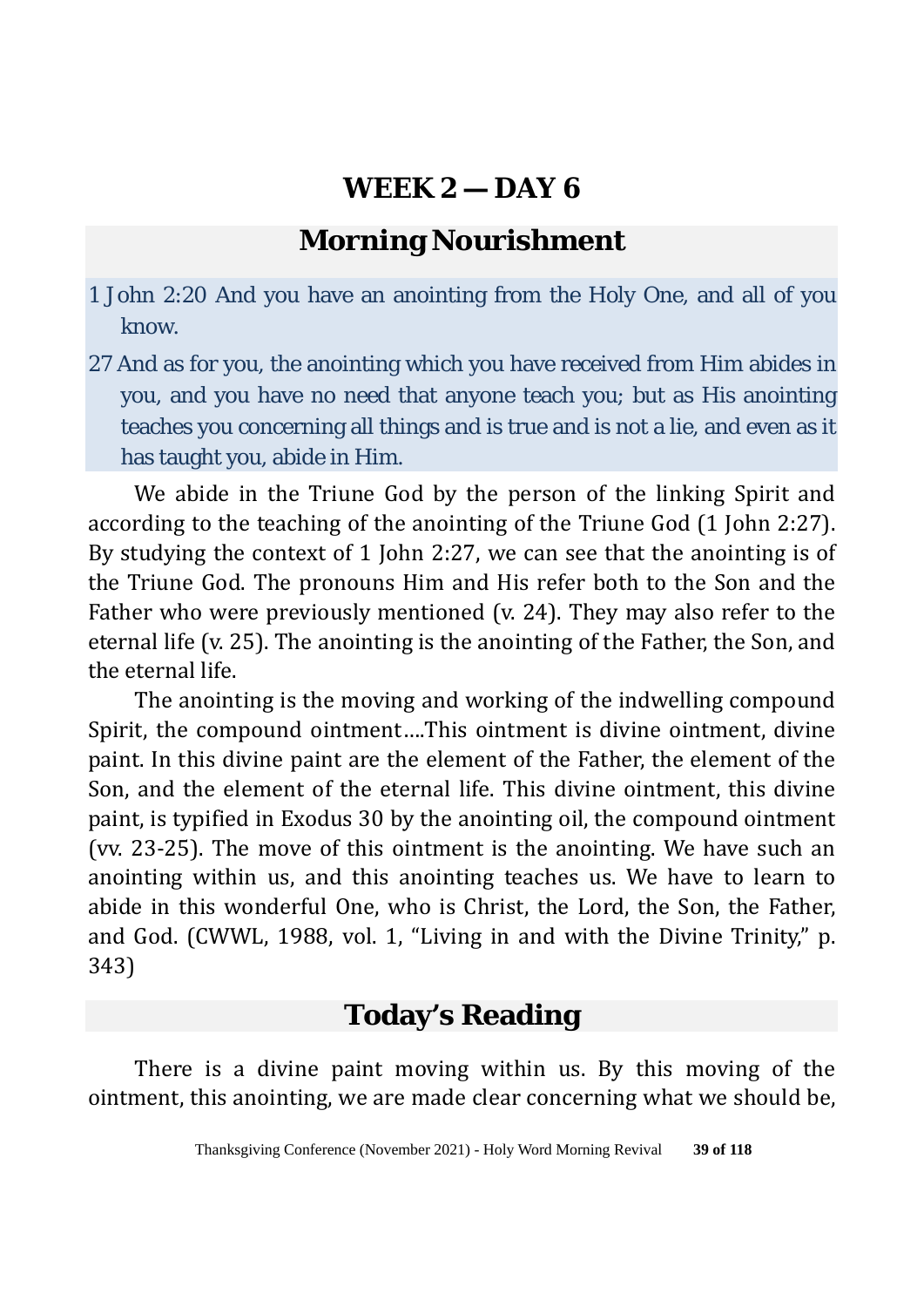what we should say, whom we should contact, where we should go, and what we should do. If we are abiding in Christ, the Lord, the Son, the Father, and God, we will live according to the teaching of the anointing in all the affairs of our daily life. Sometimes the inner anointing tells us not to laugh that much, so we have to be one with Him….The sonship, the fatherhood, and the eternal life are compounded into the compound ointment that moves in us, and that moving is the anointing. This anointing teaches us at all times so that we can know His will, His heart's desire, His very nature, and His being. By His teaching, we know what kind of person the inner anointing wants us to be. To live according to the teaching of the anointing of the Triune God is to live in the Divine Trinity. (CWWL, 1988, vol. 1, "Living in and with the Divine Trinity," pp. 343-344)

When we are in the Body and are diligent to keep the oneness of the Spirit, we have the anointing of the Spirit. We have to come under the Head, and we have to live in the Body before we can receive the anointing. Many people do not receive any leading because they are not standing in the right place. They are not under the Head and have not submitted themselves to the authority of the Head. Neither are they in the Body. In order for us to receive the anointing, we must submit to the Head and live in the Body. The more we live in the fellowship of the Body, the more we enjoy the anointing of the Spirit. But there is a condition to this: We have to allow the cross to deal with our flesh and our natural life in a thorough way. Whether or not a believer can enjoy this fellowship depends on whether he has dealt with his natural life. Our natural flesh only deserves to die; it only deserves to be in ashes, to be on the cross. We cannot think by ourselves; we are not qualified to propose anything by ourselves. We must allow Christ to have the absolute sovereignty over everything. We must allow Him to be the Lord in an absolute way. If our natural life is dealt with by the cross and if we submit to the headship of Christ and live the Body life, we will have the Spirit's anointing and enjoy the fellowship of the Body. (CWWN, vol. 44, pp. 819-820)

Further Reading: Life-study of 1 John, msgs. 22-23,25; CWWL, 1953, vol. 3, "The Experience of Life," ch. 7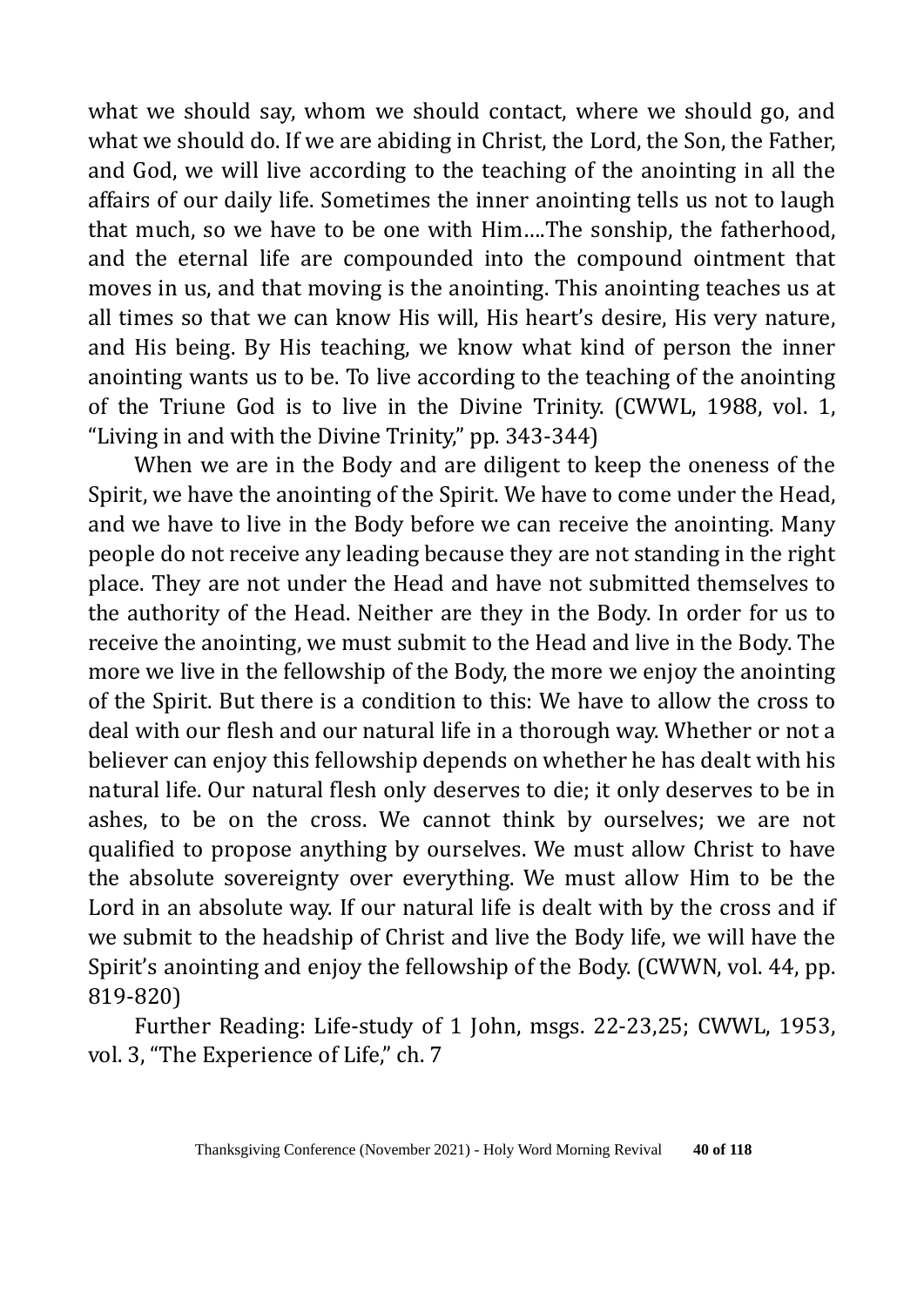# **‹‹ WEEK 2 — HYMN ››**

### **Hymns, #1162 We've found the secret of living**

#### Experience of Christ — Abiding in Him

1

We've found the secret of living, We've seen the vision divine: We are of God in Christ Jesus, We're abiding, abiding in the vine. Abiding in the vine, Abiding in the vine, All the riches of God's life are mine! Praise God, He put us here, Never to leave; oh, we're— Abiding, abiding in the vine. 2 No more in vain need we struggle, Trying the way in to find. Praise God—we're in Him already, Hallelujah, abiding in the vine. 3 In us, the ointment is moving, 'Tis the anointing divine; God's precious essence bestowing, While abiding, abiding in the vine. 4 Now in the life-flow we're living, O how the light in us shines! Both God and man are at home now By the mutual abiding in the vine.